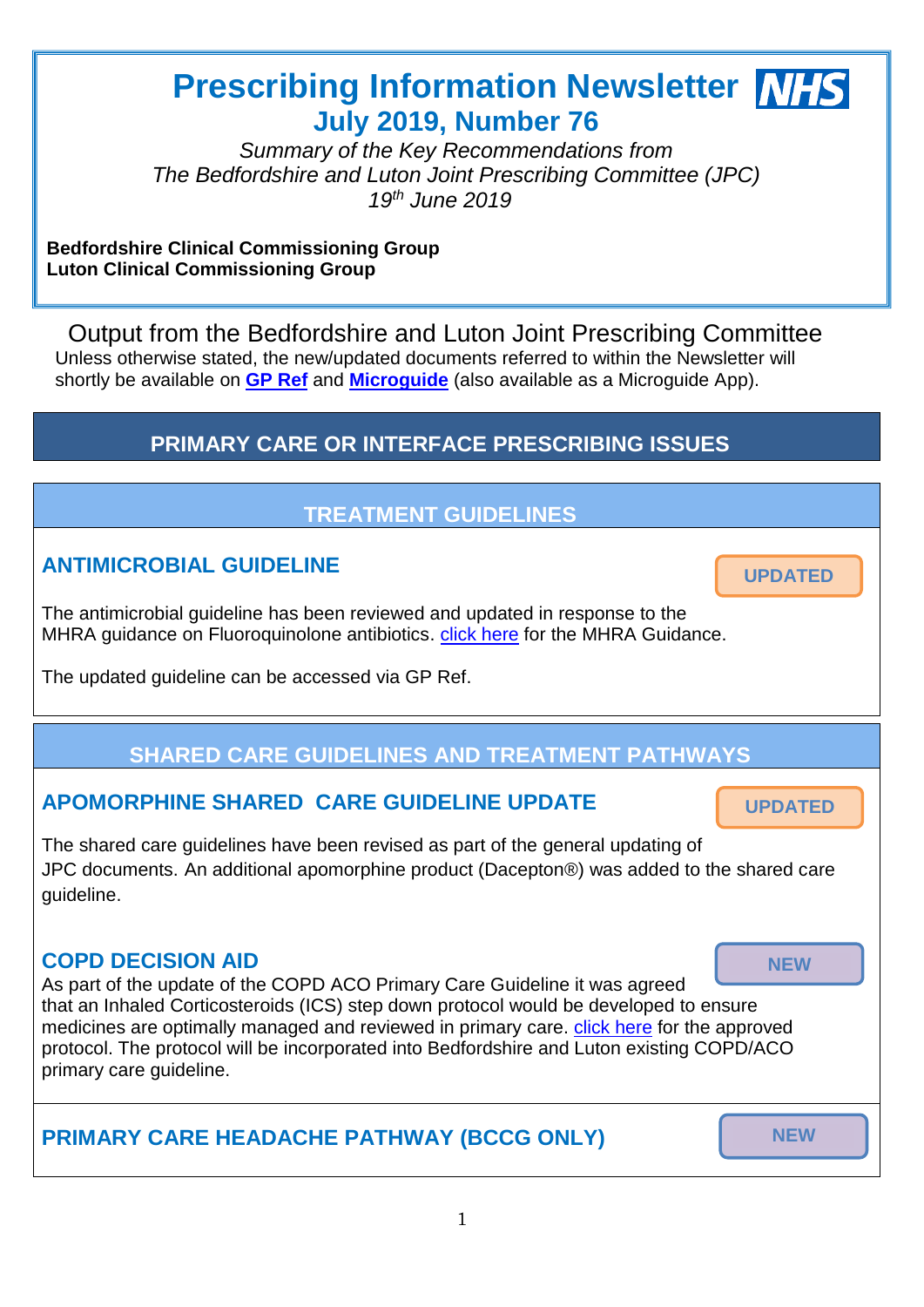The committee approved a new pathway (based on the national CKS guidance) for the diagnosis and Management of Primary Headaches within the primary care setting. The development of this pathway was led by the BCCG Planned care commissioning team with the aim of empowering GPs to manage patients in Primary Care and reduce first outpatient appointments, resulting in a shorter 'Referral To Treatment' rates. The pathway will be published on the *[GP Ref](http://www.gpref.bedfordshire.nhs.uk/referrals/bedfordshire-and-luton-joint-prescribing-committee-(jpc).aspx)* website in due course.

# **JPC BULLETINS**

### **BULLETIN 274: Semaglutide for the treatment of Diabetes Mellitus**

The following recommendations were agreed:-

- Semaglutide is recommended for use (and addition to the formulary) in line with NICE Guidance and the additional JPC recommendations as outlined in the current JPC GLP1 agonist bulletin 245.
- The Joint Formulary sequencing for the GLP1 receptor agonists is:-
	- $\circ$  First line Liraglutide
	- $\circ$  Second line Semaglutide
	- $\circ$  Third line Dulaglutide

### **BULLETIN 276: IRON CHELATORS FOR THE TREATMENT OF IRON OVERLOAD IN MYELODYSPLASTIC SYNDROME (MDS)**

**UPDATED**

The Committee agreed to support the recommendations included in the EoEPAC bulletin which replaces replaces JPC Bulletin 214. Any funding requests will be considered via the Individual Request (IFR) process. NB. There is no change to current recommendations on criteria for funding.

## **RECENT PUBLICATIONS**

### **Drug Safety Updates (DSU) and Patient Safety Alerts**

The MHRA Drug Safety Update for April and May 2019 were noted by the Committee for information and action.

[Click here](https://assets.publishing.service.gov.uk/government/uploads/system/uploads/attachment_data/file/795950/April-2019-PDF-final.pdf) for the April 2019 DSU.

The main drug safety updates to note:

- Yellow fever vaccine (Stamaril) and fatal adverse reactions: extreme caution needed in people who may be immunosuppressed and those 60 years and older.
- Valproate medicines and serious harms in pregnancy: new Annual Risk Acknowledgement Form and clinical guidance from professional bodies to support compliance with the Pregnancy Prevention Programme.
- Belimumab (Benlysta▼): increased risk of serious psychiatric events seen in clinical trials.
- Pregabalin (Lyrica), gabapentin (Neurontin) and risk of abuse and dependence: new scheduling requirements from 1 April 2019.
- Elvitegravir boosted with cobicistat: avoid use in pregnancy due to risk of treatment failure and maternal-to-child transmission of HIV-1.

[Click here](https://assets.publishing.service.gov.uk/government/uploads/system/uploads/attachment_data/file/802701/May-2019-PDF-DSU.pdf) for the May 2019 DSU

The main drug safety updates to note:

- Lemtrada (alemtuzumab) and serious cardiovascular and immune-mediated adverse reactions: new restrictions to use and strengthened monitoring requirements.
- Tofacitinib (Xeljanz▼): restriction of 10 mg twice-daily dose in patients at high risk of pulmonary embolism while safety review is ongoing.